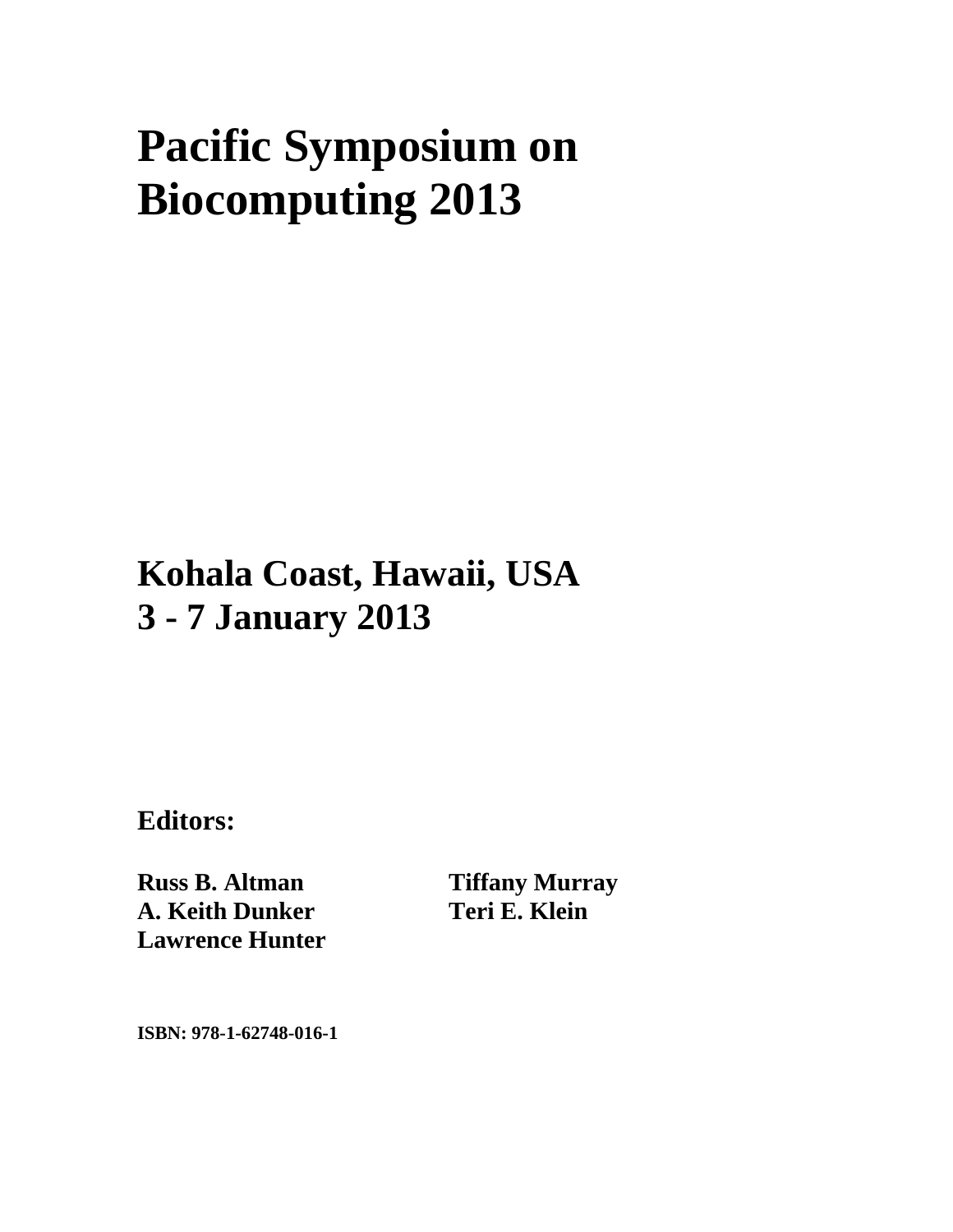**Printed from e-media with permission by:** 

Curran Associates, Inc. 57 Morehouse Lane Red Hook, NY 12571



**Some format issues inherent in the e-media version may also appear in this print version.** 

Copyright© (2012) by World Scientific Publishing Co., Inc. All rights reserved.

Printed by Curran Associates, Inc. (2013)

For permission requests, please contact World Scientific Publishing Co., Inc. at the address below.

World Scientific Publishing Co., Inc. 27 Warren Street, Suite 401-402 Hackensack, NJ 17601

Phone: (800) 227-7562 Fax: (201) 487-9656

wspc@wspc.com

#### **Additional copies of this publication are available from:**

Curran Associates, Inc. 57 Morehouse Lane Red Hook, NY 12571 USA Phone: 845-758-0400 Fax: 845-758-2634 Email: curran@proceedings.com Web: www.proceedings.com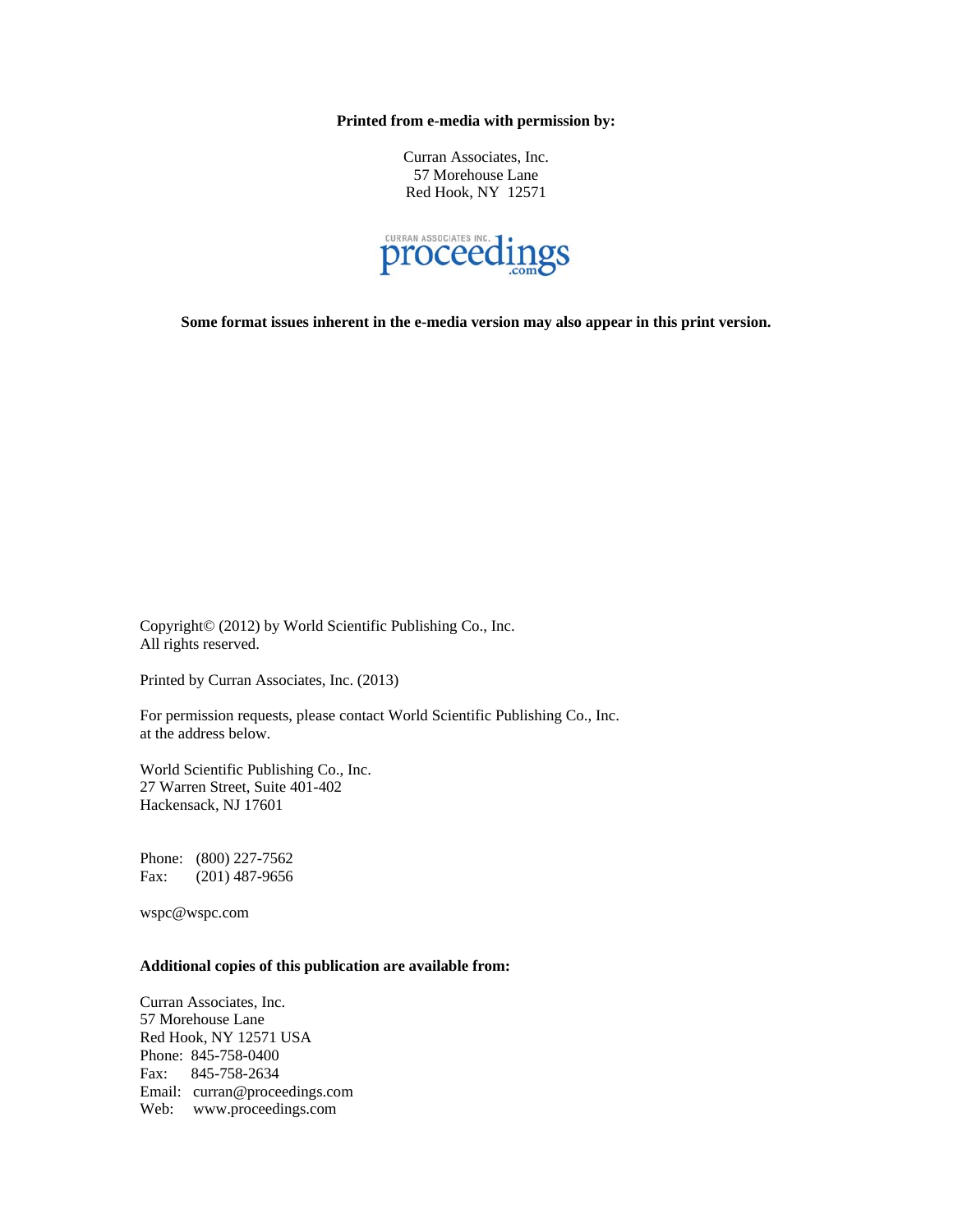## **COMPUTATIONAL DRUG REPOSITIONING**

| Zhiyong Lu, Pankaj Agarwal, and Atul Butte                                                                                                                                                                           |
|----------------------------------------------------------------------------------------------------------------------------------------------------------------------------------------------------------------------|
| Jie Cheng, Qing Xie, Vinod Kumar, Mark Hurle, Johannes M. Freudenberg, Lun Yang,<br>Pankaj Agarwal                                                                                                                   |
| Predictive Systems Biology Approach to Broad-Spectrum, Host-Directed Drug Target Discovery<br>Ramon M. Felciano, Sina Bavari, Daniel R. Richards, Jean-Noel Billaud, Travis Warren,<br>Rekha Panchal, Andreas Krämer |
| A Novel Multi-Modal Drug Repurposing Approach for Identification of Potent ACK1<br>Sharangdhar S. Phatak, Shuxing Zhang                                                                                              |
| Protein-chemical Interaction Prediction via Kernelized Sparse Learning SVM 41<br>Yi Shi, Xinhua Zhang, Xiaoping Liao, Guohui Lin, Dale Schuurmans                                                                    |
| Wenhui Wang, Sen Yang, Jing Li                                                                                                                                                                                       |
| <b>EPIGENOMICS</b>                                                                                                                                                                                                   |
| .65<br>Alexander J. Hartemink, Manolis Kellis, William Stafford Noble, Zhiping Weng                                                                                                                                  |
| A Powerful Statistical Method for Identifying Differentially Methylated Markers in Complex<br>Surin Ahn, Tao Wang                                                                                                    |
| Using DNase Digestion Data to Accurately Identify Transcription Factor Binding Sites80<br>Kaixuan Luo, Alexander J. Hartemink                                                                                        |
| Epigenomic Model of Cardiac Enhancers with Application to Genome Wide Association<br>.92<br>Studies.<br>Avinash Das Sahu, Radhouane Aniba, Yen-Pei Christy Chang, Sridhar Hannenhalli                                |
| <b>IDENTIFICATION OF ABERRANT PATHWAY AND NETWORK ACTIVITY FROM</b>                                                                                                                                                  |

# **HIGH-THROUGHPUT DATA**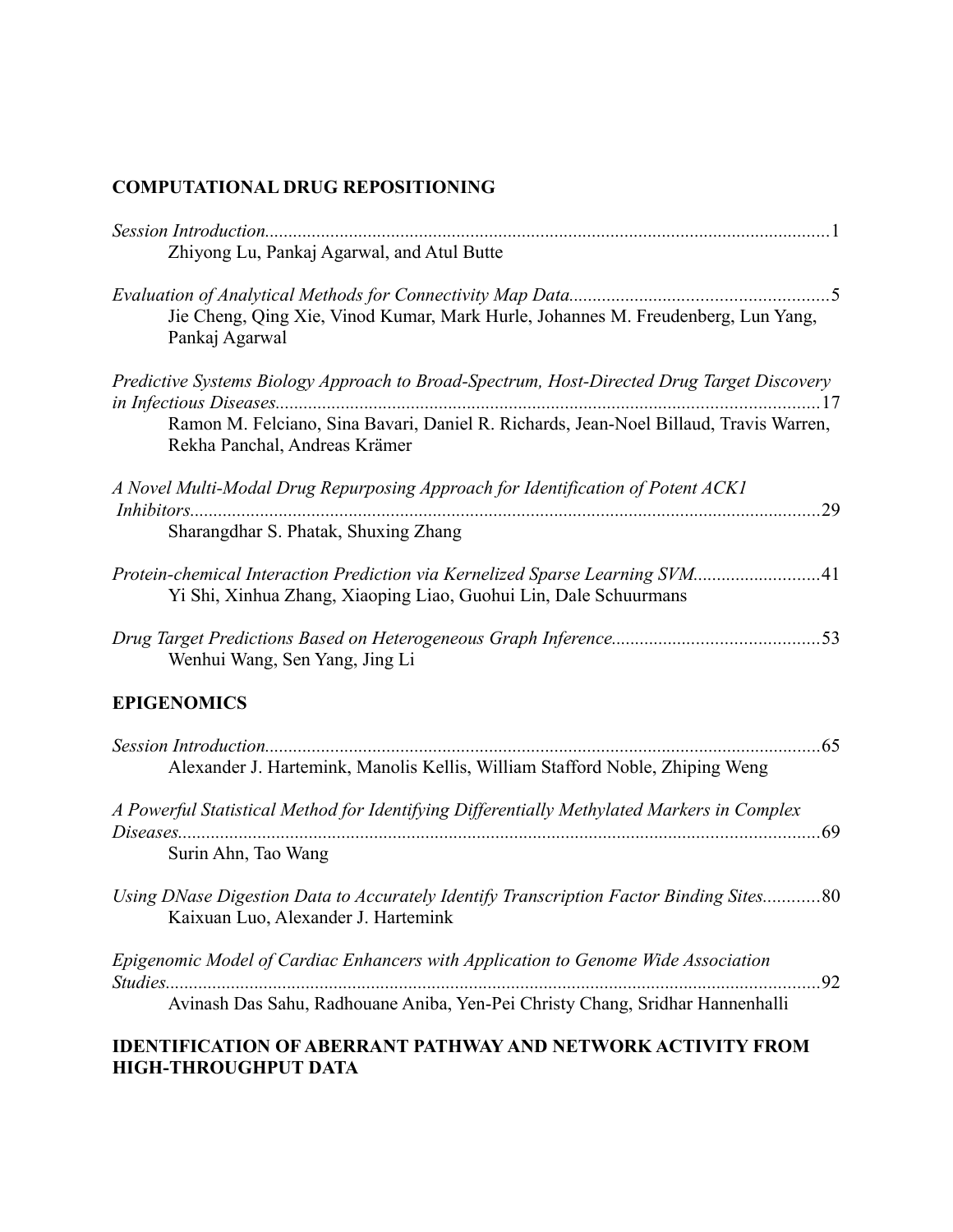| Rachel Karchin, Michael F. Ochs, Joshua M. Stuart, Trey Ideker, Joel S. Bader                                                                                                                                                                                                                                                                                                                        |
|------------------------------------------------------------------------------------------------------------------------------------------------------------------------------------------------------------------------------------------------------------------------------------------------------------------------------------------------------------------------------------------------------|
| From Uncertain Protein Interaction Networks to Signaling Pathways Through Intensive Color                                                                                                                                                                                                                                                                                                            |
| Haitham Gabr, Alin Dobra, Tamer Kahveci                                                                                                                                                                                                                                                                                                                                                              |
| Identifying Master Regulators of Cancer and Their Downstream Targets by Integrating Genomic                                                                                                                                                                                                                                                                                                          |
| Olivier Gevaert, Sylvia Plevritis                                                                                                                                                                                                                                                                                                                                                                    |
| Yoo-Ah Kim, Raheleh Salari, Stefan Wuchty, Teresa M. Przytycka                                                                                                                                                                                                                                                                                                                                       |
| Next-Generation Analysis of Cataracts: Determining Knowledge Driven Gene-Gene Interactions<br>Using Biofilter, and Gene-Environment Interactions Using the PhenX Toolkit147<br>Sarah A. Pendergrass, Shefali S. Verma, Emily R. Holzinger, Carrie B. Moore, John<br>Wallace, Scott M. Dudek, Wayne Huggins, Terrie Kitchner, Carol Waudby, Richard Berg,<br>Catherine A. McCarty, Marylyn D. Ritchie |
| Interpreting Personal Transcriptomes: Personalized Mechanism-Scale Profiling of RNA-seq                                                                                                                                                                                                                                                                                                              |
| Alan Perez-Rathke, Haiquan Li, Yves A. Lussier                                                                                                                                                                                                                                                                                                                                                       |
| PERSONALIZED MEDICINE: FROM GENOTYPES AND MOLECULAR<br>PHENOTYPES TOWARDS THERAPY                                                                                                                                                                                                                                                                                                                    |
| Oliver Stegle, Steven E. Brenner, Quaid Morris, Jennifer Listgarten                                                                                                                                                                                                                                                                                                                                  |
| Surojit Biswas, Vladimir Jojic                                                                                                                                                                                                                                                                                                                                                                       |
| Characterization of the Metabochip in Diverse Populations from the International HapMap<br>Project in the Epidemiologic Architecture for Genes Linked to Environment (EAGLE)                                                                                                                                                                                                                         |
| Dana C. Crawford, Robert Goodloe, Kristin Brown-Gentry, Sarah Wilson, Jamie<br>Roberson, Niloufar B. Gillani, Marylyn D. Ritchie, Holli H. Dilks, William S. Bush                                                                                                                                                                                                                                    |
| Insights into Diseases of Human Telomerase from Dynamical Modeling200<br>Samuel Coulbourn Flores, Christina Waldsich                                                                                                                                                                                                                                                                                 |
| Grace T. Huang, Kathryn I. Cunningham, Panayiotis V. Benos, Chakra S. Chennubhotla                                                                                                                                                                                                                                                                                                                   |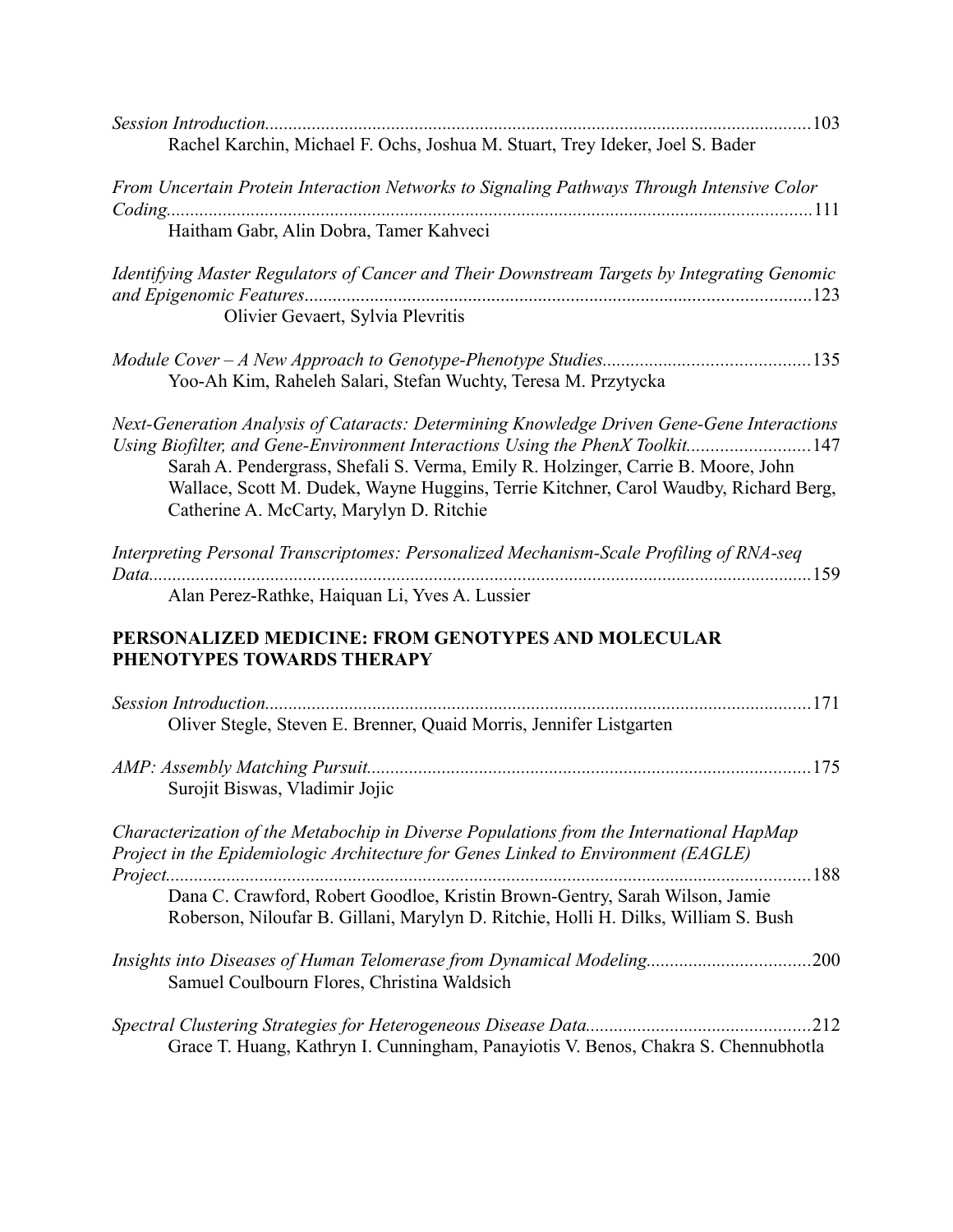| Systematic Identification of Risk Factors for Alzheimer's Disease Through Shared Genetic<br>224                                                               |
|---------------------------------------------------------------------------------------------------------------------------------------------------------------|
| Li Li, David Ruau, Rong Chen, Susan Weber, Atul J. Butte                                                                                                      |
| Michael A. Province, Ingrid B. Borecki                                                                                                                        |
| PHYLOGENOMICS AND POPULATION GENOMICS: MODELS, ALGORITHMS,<br><b>AND ANALYTICAL TOOLS</b>                                                                     |
| Luay Nakhleh, Noah Rosenberg, Tandy Warnow                                                                                                                    |
| M. S. Bayzid, Siavash Mirarab, Tandy Warnow                                                                                                                   |
| Evaluating Variations on the STAR Algorithm for Relative Efficiency and Sample Sizes Needed to<br>James H. Degnan                                             |
| The Behavior of Admixed Populations in Neighbor-Joining Inference of Population Trees273<br>Naama M. Kopelman, Lewi Stone, Olivier Gascuel, Noah A. Rosenberg |
| Maximum Likelihood Phylogenetic Reconstruction from High-Resolution Whole-Genome Data<br>.285<br>Yu Lin, Fei Hu, Jijun Tang, Bernard M.E. Moret               |
| An Analytical Comparison of Multilocus Methods Under the Multispecies Coalescent: The<br>297<br>Sebastien Roch                                                |
| <b>POST-NGS: INTERPRETATION AND ANALYSIS OF NEXT GENERATION</b><br><b>SEQUENCING DATA FOR BASIC AND TRANSLATIONAL SCIENCE</b>                                 |
| 307<br>Gurkan Bebek, Mehmet Koyuturk, Thomas LaFramboise, Benjamin J. Raphael, Mark R.<br>Chance                                                              |
| LSHPlace: Fast Phylogenetic Placement Using Locality-Sensitive Hashing310<br>Daniel G. Brown, Jakub Truszkowski                                               |
| ChIPModule: Systematic Discovery of Transcription Factors and Their Cofactors from ChIP-seq                                                                   |
| Jun Ding, Xiaohui Cai, Ying Wang, Haiyan Hu, Xiaoman Li                                                                                                       |
|                                                                                                                                                               |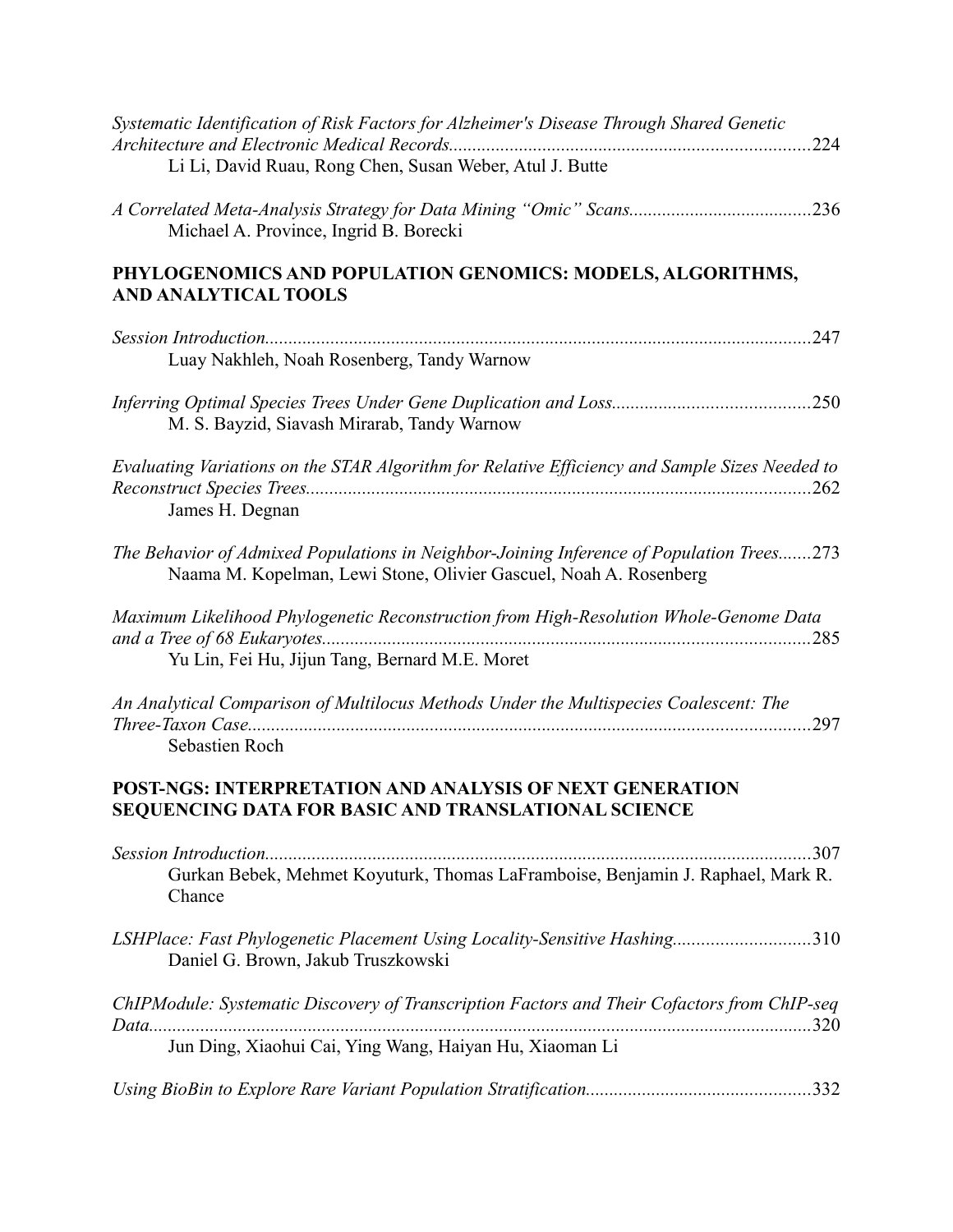Carrie B. Moore, John R. Wallace, Alex T. Frase, Sarah A. Pendergrass, Marylyn D. Ritchie

*Detecting Highly Differentiated Copy-Number Variants from Pooled Population Sequencing..*344 Daniel R. Schrider, David J. Begun, Matthew W. Hahn

#### **TEXT AND DATA MINING FOR BIOMEDICAL DISCOVERY**

*Session Introduction.....................................................................................................................*368 Graciela H. Gonzalez, Kevin Bretonnel Cohen, Casey Greene, Udo Hahn, Maricel G. Kann, Robert Leaman, Nigam Shah, Jieping Yie

*Enabling High-Throughput Genotype-Phenotype Associations in the Epidemiologic Architecture for Genes Linked to Environment (EAGLE) Project as Part of the Population Architecture Using Genomics and Epidemiology (PAGE) Study................................................................................*373 William S. Bush, Jonathan Boston, Sarah A. Pendergrass, Logan Dumitrescu, Robert Goodloe, Kristin Brown-Gentry, Sarah Wilson, Bob McClellan Jr., Eric Torstenson, Melissa A. Basford, Kylee L. Spencer, Marylyn D. Ritchie, Dana C. Crawford *ATHENA: A Tool for Meta-Dimensional Analysis Applied to Genotypes and Gene Expression Data to Predict HDL Cholesterol Levels.....................................................................................*385 Emily R Holzinger, Scott M. Dudek, Alex T. Frase, Ronald M. Krauss, Marisa W. Medina, Marylyn D. Ritchie *Statistical Epistasis Networks Reduce the Computational Complexity of Searching Three-Locus Genetic Models............................................................................................................................*397 Ting Hu, Angeline S. Andrew, Margaret R. Karagas, Jason H. Moore *Evaluation of Linear Classifiers on Articles Containing Pharamacokinetic Evidence of Drug-Drug Interactions.........................................................................................................................*409 Artemy Kolchinsky, Analia Lourenco, Lang Li, Luis M. Rocha *Incorporating Expert Terminology and Disease Risk Factors into Consumer Health Vocabularies*

|  |  |                                                    |  | Michael Seedorff, Kevin J. Peterson, Laurie A. Nelsen, Cristian Cocos, Jennifer B. |  |
|--|--|----------------------------------------------------|--|------------------------------------------------------------------------------------|--|
|  |  | McCormick, Christopher G. Chute, Jyotishman Pathak |  |                                                                                    |  |

*Detection of Protein Catalytic Sites in the Biomedical Literature..............................................*433 Karin Verspoor, Andrew MacKinlay, Judith D. Cohn, Michael E. Wall

### **WORKSHOPS**

*Modeling cell heterogeneity: from single-cell variations to mixed cells populations..............***445**

*MetaSeq: Privacy Preserving Meta-Analysis of Sequencing-Based Association Studies...........*356 Angad Pal Singh, Samreen Zafer, Itsik Pe'er